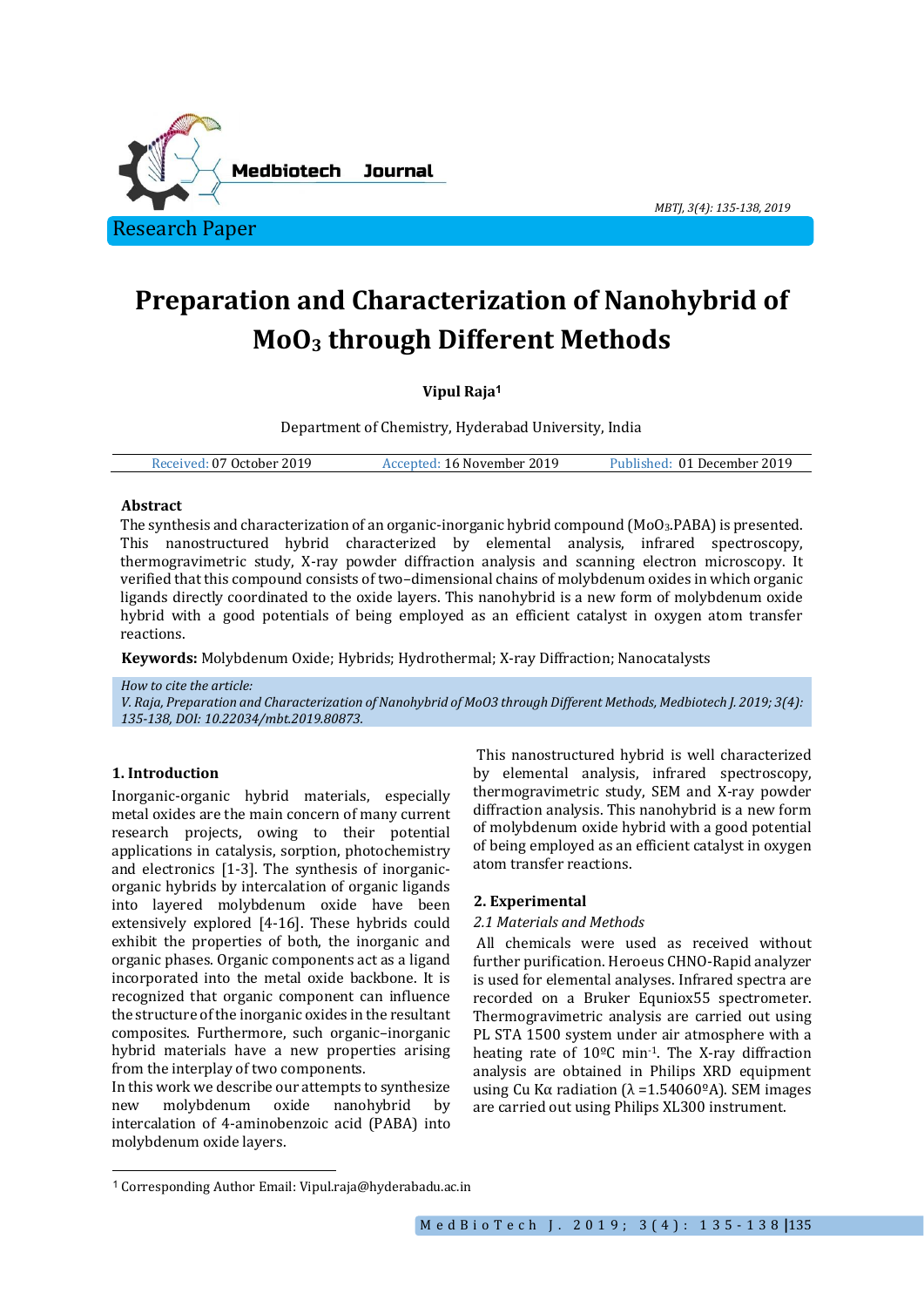#### *2.2 Synthesis of (MoO3.PABA)*

A mixture of 1mmol of yellow molybdic acid and 1mmol of 4-aminobenzoic acid (PABA) along with 20 ml of solution containing ethanol and water in a 1:3 ratio was stirred for approximately 48h, until a gray solid powder was obtained. The product was collected by filtration and dried at room temperature (yield ca. 78% based on molybdenum).

# *2.3 Catalytic tests*

The catalytic activity was examined by suspending 1.5 % molar ratio (cat / substrate) (0.11 mmol) catalyst in  $1.5$  ml  $CH<sub>2</sub>Cl<sub>2</sub>$  and  $3.65$  mmol of preselected alkenes. Hydrogen peroxide 30 % (1 ml) was introduced to the reaction mixture. The two phase reaction system was stirred in room temperature. The substrate and reaction products are dissolved in organic phase and catalyst is presented in water phase. The extent of alkenes conversion was monitored by sampling aliquots of organic phase of reaction mixture every half an hours and analyzed by gas chromatograph. After the reaction completed, the water phase easily filtered to remove any suspended materials and can be repeatedly used as a recyclable catalyst.

#### **3. Results and Discussion**

#### *3.1 characterization of nanohybrid*

Figure 1. shows the FT-IR spectrum of (MoO3.PABA) in the range 400-4000 cm-1 at room temperature. The strong band at 955cm-1 assigned to ν(Mo=O), the strong band at 878 is attributed to  $v(Mo-O-Mo)$ , bands at 777 and 589 cm<sup>-1</sup> are assigned to ν(O-Mo-O), and the other bands are due to vibration modes of organic ligands



Figure 1. IR spectra of (MoO<sub>3</sub>.PABA) compound

Molybdenum oxide nanostructures with various morphologies were obtained using a novel route at ambient conditions. Yellow molybdic acid has a monoclinic crystal structure with cell dimensions of *a*=10.476 Ả , *b*= 13.833 Ả, *c*=10.606 Ả and β=91.63º. It adopts a layered structure where the distorted layers are constructed by corner sharing MoO5 octahedra. The layers are stacked along the b axis and interconnected by interlayer water molecules.

By replacing the interlayer water molecules under mild condition with organic ligands a control over the morphology can be gained.

The X-ray diffraction patterns of the synthesized hybrid is shown in figure 2. As can be observed, the XRD pattern exhibit sharp intense reflection and a gradual increase in the *d* spacing of the (001) reflectionis observed depending on the organic ligands.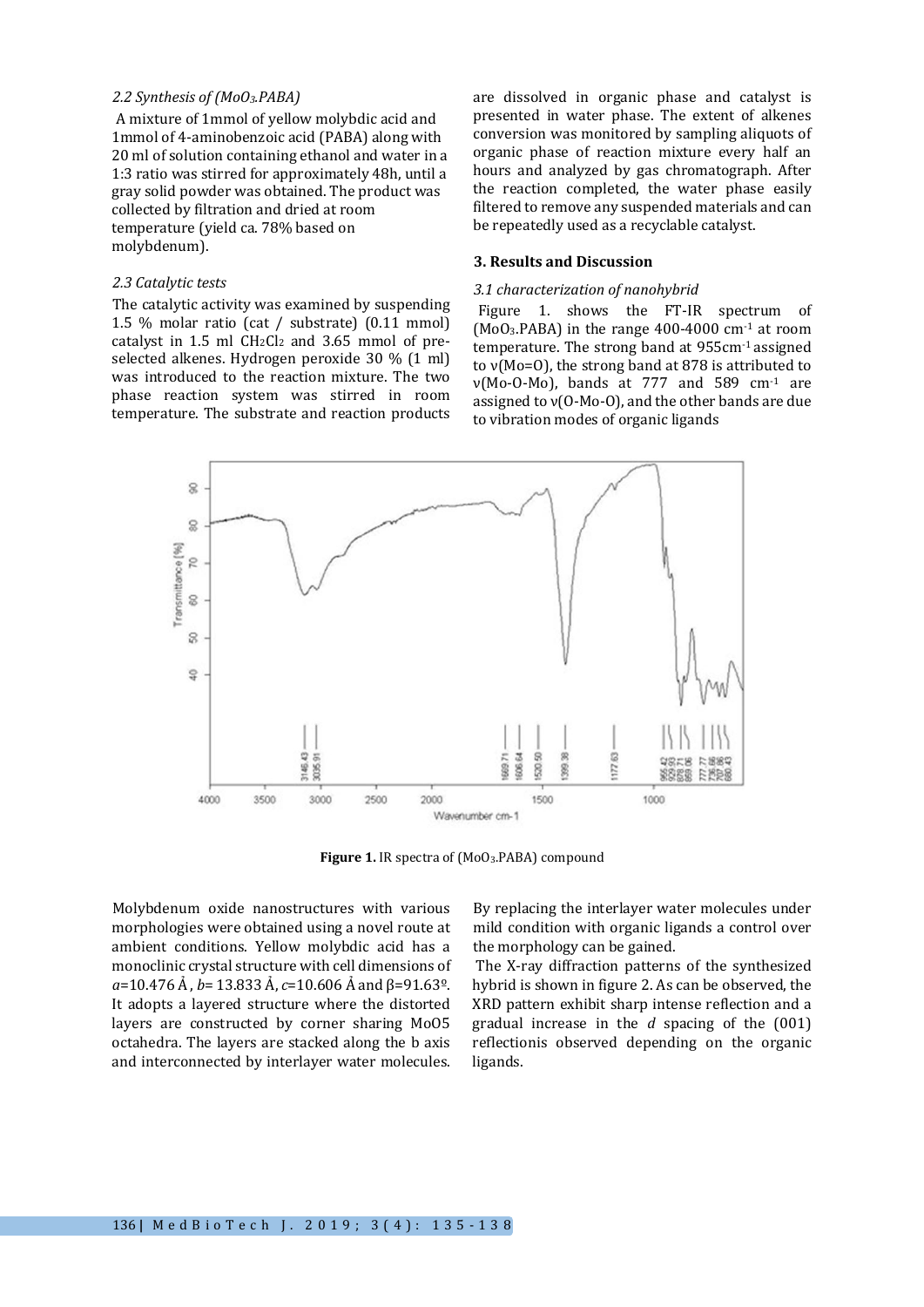

**Figure 2.** X-ray diffraction pattern of (MoO3.PABA)

The TGA curve of the hybrid material shows a weight loss occured at about 460ºC, which is due to the dissociation of organic ligands which is agreed with the calculated value.

Figure 3 shows a SEM image of hybrid material (MoO3.PABA). The SEM image shows particles varing in size from approximately 60-200 nm. Each particle is composed of multiple lamellar sheets.

## *3.2 Catalytic performance*

Figure 4 shows conversion in epoxidation of cyclohexene and cyclooctene at room temperature as function of time with selectivity above 99%. As can be seen conversion is quite low in beginning of the reaction and reaches to a plateau after about 6 hours. It shows that our nanocatalyst could successfully catalyzed the epoxidation of the selected olefins with high reactivity and selectivity. Therefore, it is recommended as a suitable catalyst for epoxidation of olefins.



Figure 3. SEM image of (MoO<sub>3</sub>.PABA)



**Figure 4.** Epoxidation of cyclooctene and cyclohexene at room temperature